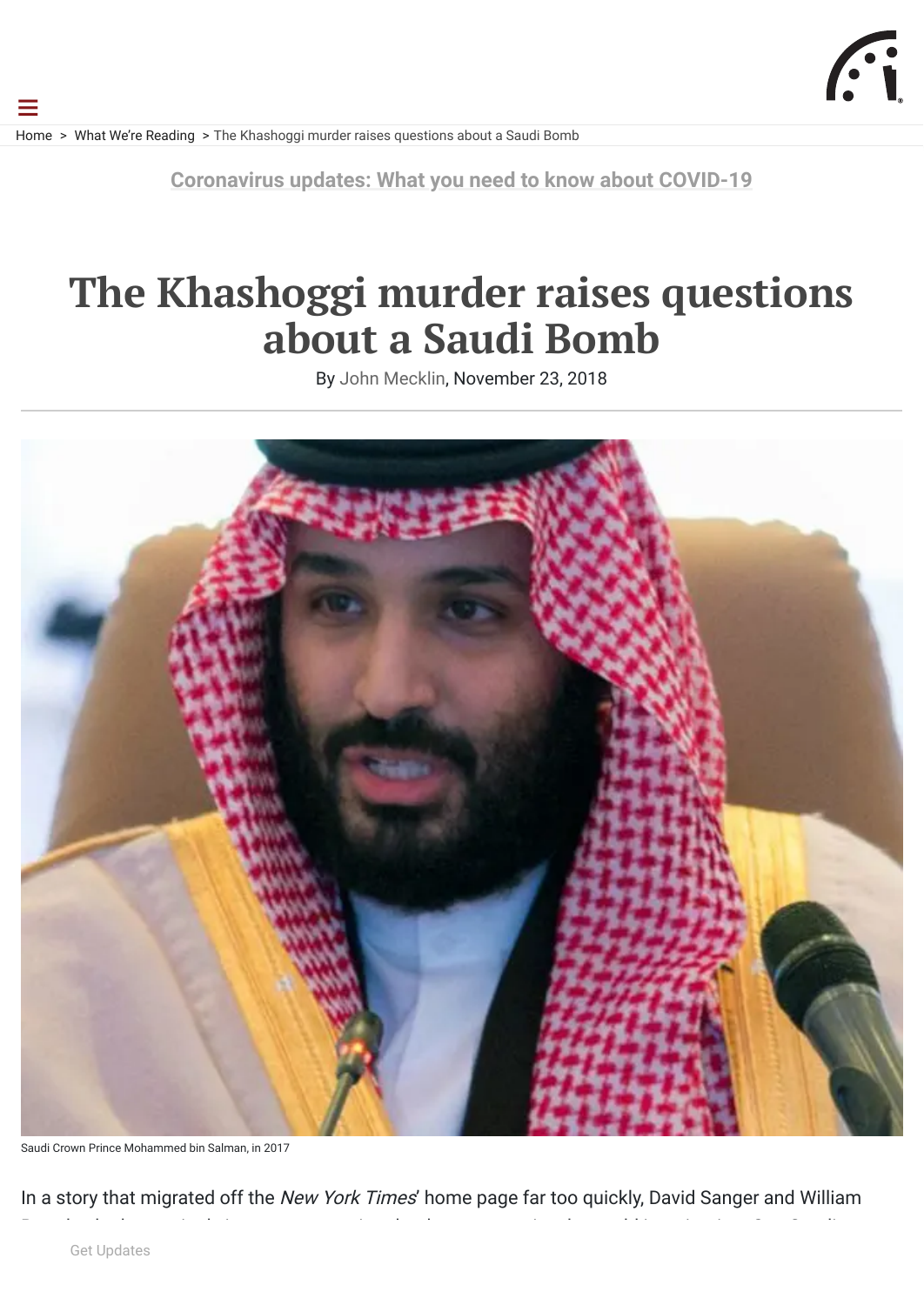[US Nuclear Deal. Can They Be Trusted Not to Build a Bomb?", focuses on a continuing US intelligence](https://www.nytimes.com/2018/11/22/world/middleeast/saudi-arabia-nuclear.html) effort to determine whether the assumed next king of Saudi Arabia, 33-year-old Crown Prince Mohammed bin Salman, has been "laying the groundwork for building an atomic bomb" while negotiating the terms of a nuclear cooperation agreement with the United States.

Such a "123 agreement" (named after a section of the US Atomic Energy Act of 1954) would impose a set of nonproliferation criteria on Saudi Arabia if it were to use US technology and equipment in its nascent nuclear program. But, Sanger and Broad write, "there is a hitch: Saudi Arabia insists on producing its own nuclear fuel, even though it could buy it more cheaply abroad, according to American and Saudi officials familiar with the negotiations. That raised concerns in Washington that the Saudis could divert their fuel into a covert weapons project—exactly what the United States and its allies feared Iran was doing before it reached the 2015 nuclear accord, which President Trump has since abandoned."

### **[RELATED: Coronavirus in the Middle East: A rare opportunity for diplomacy?](https://thebulletin.org/2020/04/coronavirus-in-the-middle-east-a-rare-opportunity-for-diplomacy/)**

The Washington Post recently reported that US Central Intelligence Agency [has concluded](https://www.washingtonpost.com/world/national-security/cia-concludes-saudi-crown-prince-ordered-jamal-khashoggis-assassination/2018/11/16/98c89fe6-e9b2-11e8-a939-9469f1166f9d_story.html?utm_term=.caa56b1c4b67) that the Saudi crown prince, sometimes known as MBS, ordered the bizarre October assassination and butchering of Post contributor Jamal Khashoggi in the Saudi consulate in Istanbul. In their article, Sanger and Broad suggest that "lurking behind" the 123 negotiations "is the question of whether a Saudi government that assassinated Mr. Khashoggi and repeatedly [changed its story](https://www.nytimes.com/2018/11/15/world/middleeast/saudi-arabia-khashoggi-death-penalty.html?module=inline) about the murder can be trusted with nuclear fuel and technology."

### **[RELATED: Coronavirus and climate change: How to deal with converging crises](https://thebulletin.org/2020/07/coronavirus-and-climate-change-how-to-deal-with-converging-crises/)**

Legitimate as that question may be, it understates the degree to which experts are concerned about Saudi Arabia's plans for a massive nuclear power program, and the prospect it might be used as a front for the creation of a Saudi Bomb. Here is a quick overview of some of that concern, as expressed in the Bulletin recently:

### **[No to a permissive US-Saudi nuclear deal](https://thebulletin.org/2018/02/no-to-a-permissive-us-saudi-nuclear-deal/)**

By [Victor Gilinsky](https://thebulletin.org/biography/victor-gilinsky-2/), [Henry Sokolski,](https://thebulletin.org/biography/henry-sokolski-3/) February 22, 2018

# **US-Saudi civil nuclear negotiations: finding a practical compromise**

By [Robert Einhorn](https://thebulletin.org/biography/robert-einhorn/), January 12, 2018

# **[Nuclear power's weapons link: Cause to limit, not boost exports](https://thebulletin.org/2018/09/nuclear-powers-weapons-link-cause-to-limit-not-boost-exports/)**

By [Victor Gilinsky](https://thebulletin.org/biography/victor-gilinsky-2/), [Henry Sokolski,](https://thebulletin.org/biography/henry-sokolski/) September 20, 2018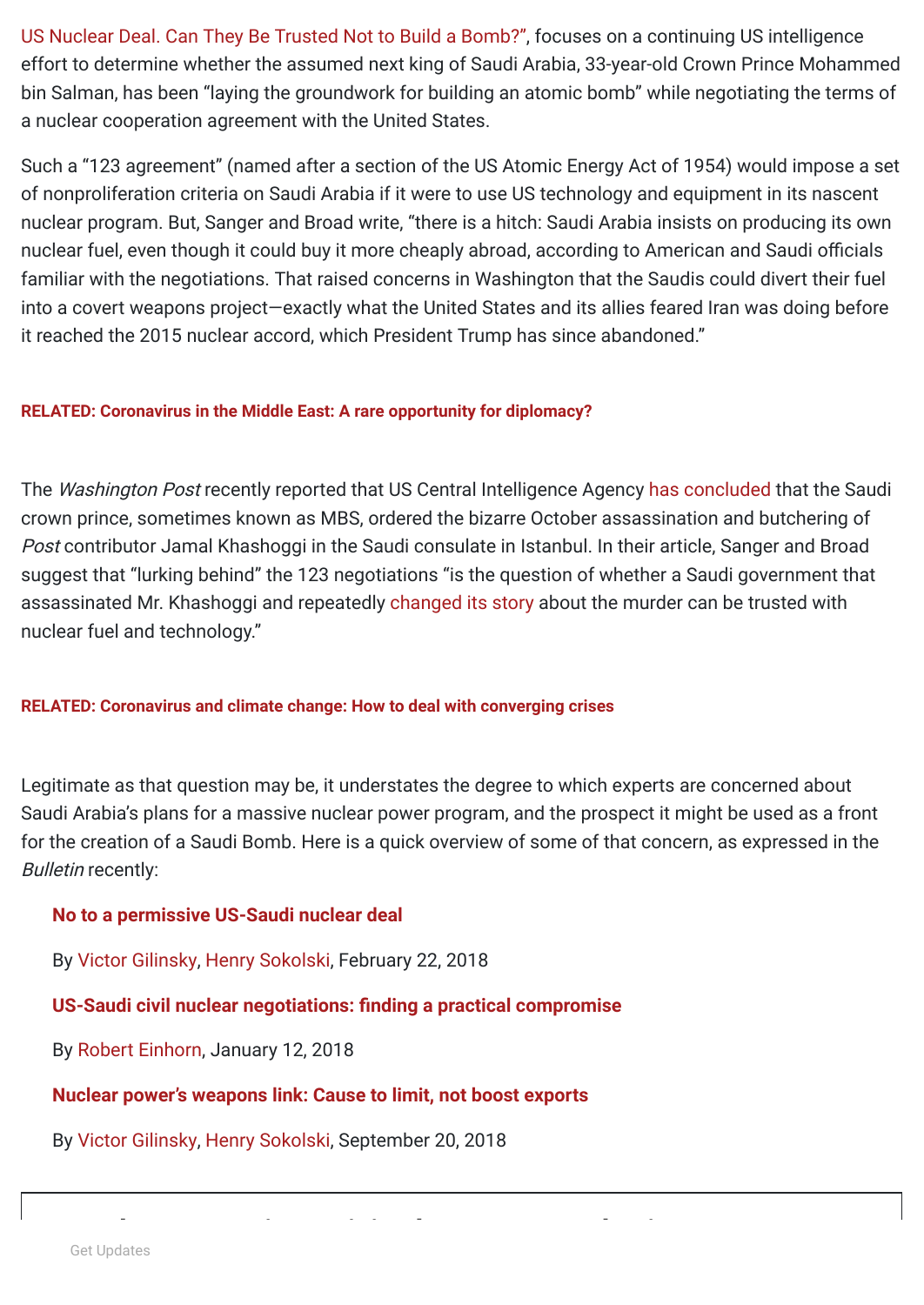# **than ever.**

The Bulletin elevates expert voices above the noise. But as an independent, nonprofit media organization, our operations depend on the support of readers like you. Help us continue to deliver quality journalism that holds leaders accountable. [Your support of our work at any level is important.](https://thebulletin.org/giving-donate/?utm_source=website&utm_medium=article&utm_campaign=giving%20button) In return, we promise our coverage will be understandable, influential, vigilant, solution-oriented, and fair-minded. Together we can make a difference.

**[Support the Bulletin](https://thebulletin.org/giving-donate/?utm_source=website&utm_medium=article&utm_campaign=giving%20button)**

**Publication Name:** New York Times To read what we're reading, [click here](https://www.nytimes.com/2018/11/22/world/middleeast/saudi-arabia-nuclear.html?rref=collection%2Fsectioncollection%2Fworld&action=click&contentCollection=world®ion=rank&module=package&version=highlights&contentPlacement=12&pgtype=sectionfront)

**Keywords:** [Saudi Arabia](https://thebulletin.org/tag/saudi-arabia/) **Topics:** [Nuclear Energy](https://thebulletin.org/nuclear-risk/nuclear-energy/), [Nuclear Risk](https://thebulletin.org/nuclear-risk/), [Nuclear Weapons](https://thebulletin.org/nuclear-risk/nuclear-weapons/), [What We're Reading](https://thebulletin.org/what-were-reading/)

**Share:** 

1 Leave a Reply

Join the discussion...

 $\Box$  Subscribe  $\sim$ 

 $\triangle$  newest  $\triangle$  oldest  $\triangle$  most voted

### [Dan Yurman](https://neutronbytes.com/)

The New York Times report on the US negotiations with KSA over a 123 Agreement has an odd note that there is a potential deal for commercial reactors with Westinghouse licensed to South Korea. A quick look at the source shows it is based on a 2013 report by WNA that has long since been overtaken by events. In any case it is not plausible that South Korea would give up export earnings for a KSA deal that involved Westinghouse. My full report here <https://neutronbytes.com/2018/11/23/no-progress-in-123-agreement-negotiations-with-ksa/>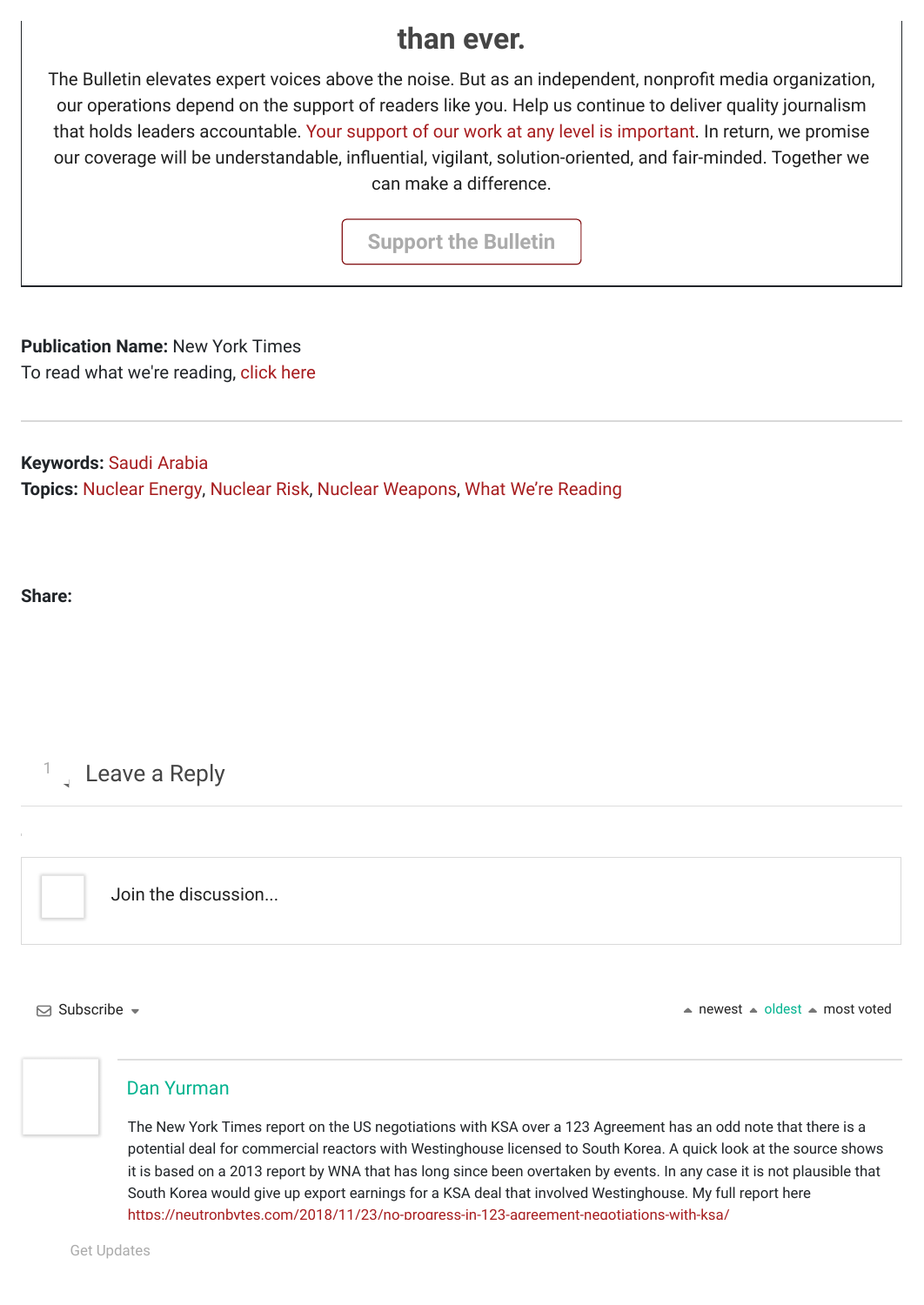

#### **[John Mecklin](https://thebulletin.org/biography/john-mecklin/)**

John Mecklin is the editor-in-chief of the Bulletin of the Atomic Scientists. Previously, he was editor-in-chief of Miller-McCune (since renamed Pacific Standard

# **REL ATED POST S**



### Conventional wisdom says Turkey won't go nuclear. That might [be wr](https://thebulletin.org/2020/07/conventional-wisdom-says-turkey-wont-go-nuclear-that-might-be-wrong/)ong.

By [John Spacapan](https://thebulletin.org/biography/john-spacapan/) | [Nuclear Risk](https://thebulletin.org/nuclear-risk/)

### **Three arms control [negotiators](https://thebulletin.org/2020/07/three-arms-control-negotiators-walk-into-a-cafe/) walk into a café…**

By [Sara Z. Kutchesfahani | Nuclear](https://thebulletin.org/nuclear-risk/nuclear-weapons/) **Weapons** 

### **Why [Europe](https://thebulletin.org/2020/06/why-europe-needs-to-push-back-to-save-the-iran-nuclear-deal/) needs to pus h back to save the Iran nuc l e a r d e a l**

By [Azadeh Zamirirad](https://thebulletin.org/biography/azadeh-zamirirad/), [Oliver Meier](https://thebulletin.org/biography/oliver-meier/), [Sascha Lohmann](https://thebulletin.org/biography/sascha-lohmann/) | [Nuclear Risk](https://thebulletin.org/nuclear-risk/)

### **[America](https://thebulletin.org/2020/06/america-should-welcome-a-discussion-about-natos-nuclear-strategy/) should welcom e a discussion about NATO's nuc l e a r s t r a t e gy**

By [Jon B. Wolfsthal](https://thebulletin.org/biography/jon-b-wolfsthal/) | [Nuclear Weapons](https://thebulletin.org/nuclear-risk/nuclear-weapons/)

### **Farshad Farahat, Iranian [American](https://thebulletin.org/2020/06/farshad-farahat-iranian-american-actor-has-advice-on-reducing-nuclear-risks/) actor, has advice on reducing nuclear risks**

By [Peter Hammond Schwartz](https://thebulletin.org/biography/peter-hammond-schwartz/) [| Nuclear](https://thebulletin.org/nuclear-risk/) Risk

## [The](https://thebulletin.org/2020/06/the-atomic-titanic-an-excerpt-from-the-button/) Atomic Titanic: an excerpt from "The Button"

By [William J. Perr](https://thebulletin.org/biography/william-j-perry-2/) y, [Tom Z. Collina](https://thebulletin.org/biography/tom-z-collina-2/) | [Nuclear Weapons](https://thebulletin.org/nuclear-risk/nuclear-weapons/)

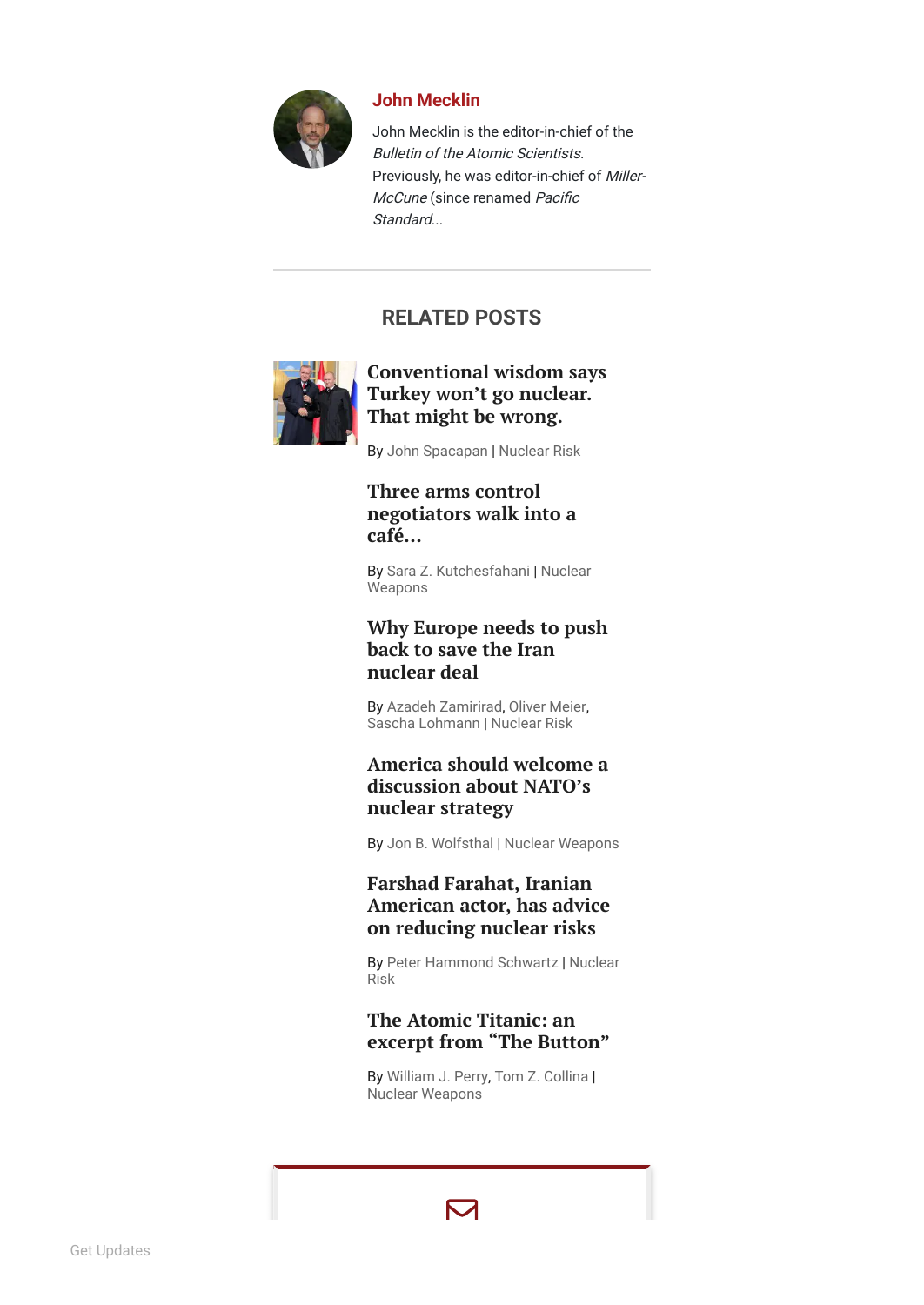# **Receive Email Updates**

**[Subscribe](javascript:void(0))**

# **Bulletin Daily**

**[Coronavirus](https://thebulletin.org/2020/07/coronavirus-and-climate-change-how-to-deal-with-converging-crises/) and climate change: How to deal with converging crises**

By [Dawn Stover](https://thebulletin.org/biography/dawn-stover/) | [Biosecurity](https://thebulletin.org/disruptive-technologies/biosecurity/), [Climate Change](https://thebulletin.org/climate-change/), [Columnists](https://thebulletin.org/cat-columnists/)

**[Conventional](https://thebulletin.org/2020/07/conventional-wisdom-says-turkey-wont-go-nuclear-that-might-be-wrong/) wisdom says Turkey won't go nuclear. That might be wrong.**

By [John Spacapan](https://thebulletin.org/biography/john-spacapan/) | [Nuclear Risk](https://thebulletin.org/nuclear-risk/)

# **Three arms control [negotiators](https://thebulletin.org/2020/07/three-arms-control-negotiators-walk-into-a-cafe/) walk into a café…**

By [Sara Z. Kutchesfahani](https://thebulletin.org/biography/sara-z-kutchesfahani/) | [Nuclear Weapons](https://thebulletin.org/nuclear-risk/nuclear-weapons/)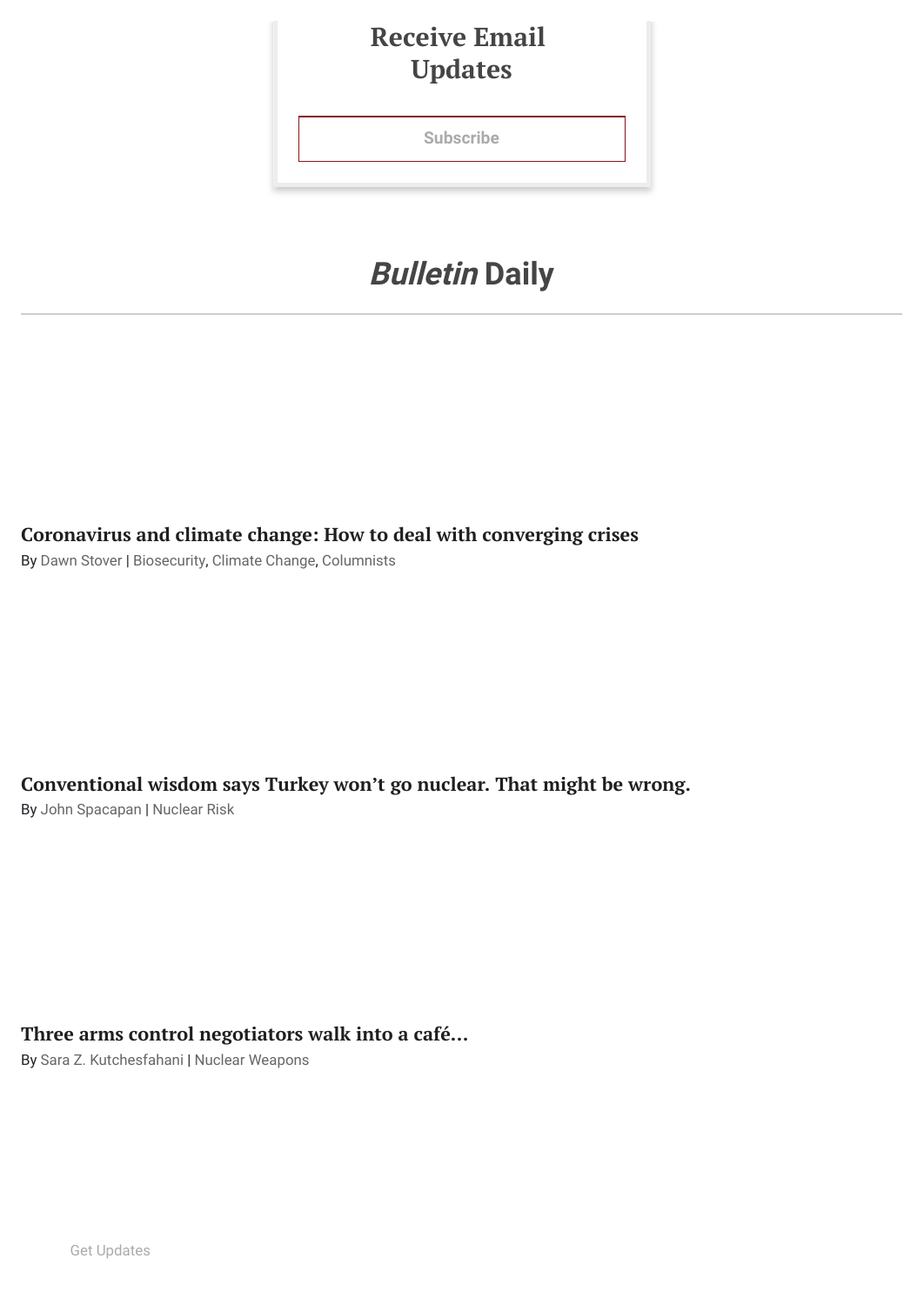### **Can a pandemic drone help stop the spread of [COVID-19?](https://thebulletin.org/2020/07/can-a-pandemic-drone-help-stop-the-spread-of-covid-19/)**

By [Dawn Stover](https://thebulletin.org/biography/dawn-stover/) | [Biosecurity](https://thebulletin.org/disruptive-technologies/biosecurity/)

# **Dust cloud forecast to sweep across Texas and [Louisiana](https://thebulletin.org/2020/07/dust-cloud-forecast-to-sweep-across-texas-and-louisiana/)**

By [Molly Olmstead](https://thebulletin.org/biography/molly-olmstead/) | [Climate Change](https://thebulletin.org/climate-change/), [Special Topics](https://thebulletin.org/special-topics/)

# **Dems new climate plan: Fix our failing [infrastructure?](https://thebulletin.org/2020/07/dems-new-climate-plan-fix-our-failing-infrastructure-check-racial-justice-check/) Check. Racial justice? Check.**

By [Rebecca Leber](https://thebulletin.org/biography/rebecca-leber/) | [Climate Change](https://thebulletin.org/climate-change/)

## **Why Europe needs to push back to save the Iran [nuclear](https://thebulletin.org/2020/06/why-europe-needs-to-push-back-to-save-the-iran-nuclear-deal/) deal**

By [Azadeh Zamirirad,](https://thebulletin.org/biography/azadeh-zamirirad/) [Oliver Meier,](https://thebulletin.org/biography/oliver-meier/) [Sascha Lohmann](https://thebulletin.org/biography/sascha-lohmann/) | [Nuclear Risk](https://thebulletin.org/nuclear-risk/)